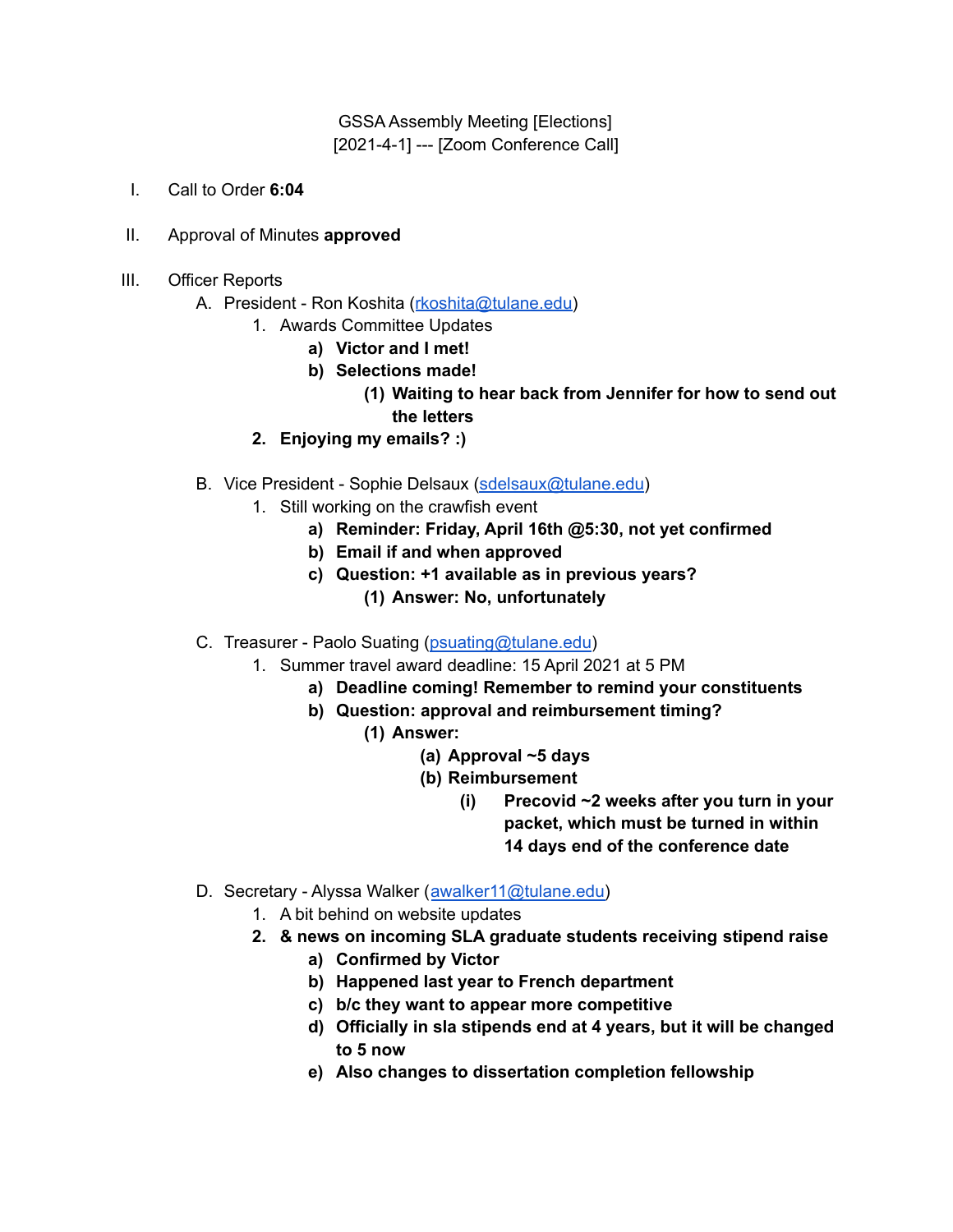**f) Recommendation for action: talk to your departments, talk to your constituents; do we want to petition or raise concerns about this? Let's talk about it at our next GSSA meeting on April 29th @ 6 pm.**

## E. SLA Rep - Alejandra Castillo ([mcastil4@tulane.edu\)](mailto:mcastil4@tulane.edu)

- 1. Reminder to answer email about upcoming meeting for TA/GSI committee
	- **a) Email availability so we can meet! This applies to those departments whose constituents responded to the TA/GSI information form**
- IV. New Business

A. GAPSA Senator Report **GAPSA Senator Report The GAPSA Senator Report for Tuesday, March 23, 2021 is as follows:**

**Title IX – Guests Meredith Smith and Julia Broussard during GAPSA Meeting April 23, 9-11am - Coalition Meeting; graduate students welcome to come for any amount of time of this meeting; Spring 2022 – next climate survey will be released; contact Julia Broussard - jbrouss@tulane.edu for more information.**

## **Suhoor Dining Initiative**

**Ramadan will take place during the academic year (April 12 to May 11 this year) and we have been working with partners on campus to discuss solutions for individuals who will be fasting during this time. We believe that we have the ability to provide access to food, a basic need, to all students as it directly connects to one's ability to thrive academically, socially, and culturally. GAPSA has met with the Tulane Muslim Student Association (MSA), the Office of Multicultural Affairs (OMA), and USG to discuss with Sodexo on potential options.**

**Action Item: If you or a member of your constituency would like to be a part of the conversation with Sodexo to ensure that the options available meet the needs of students observing Ramadan, please email me at gapsapres@tulane.edu. As we want to have options available and planned out ahead of April 11, the meetings for this initiative will be held within the next three weeks.**

**If you want to know more information about when (and where) Suhoor Dining will be available for students, contact the Director of the Office of Multicultural Affairs (OMA), Sienna Abdulahad at sabdulahad@tulane.edu.**

# **GAPSA Elections**

**It is time for the Graduate and Professional Student Association (GAPSA) Executive Board elections for the 2021-2022 school year! GAPSA is the unifying body of the graduate and professional divisions of Tulane University. Details on each position below.**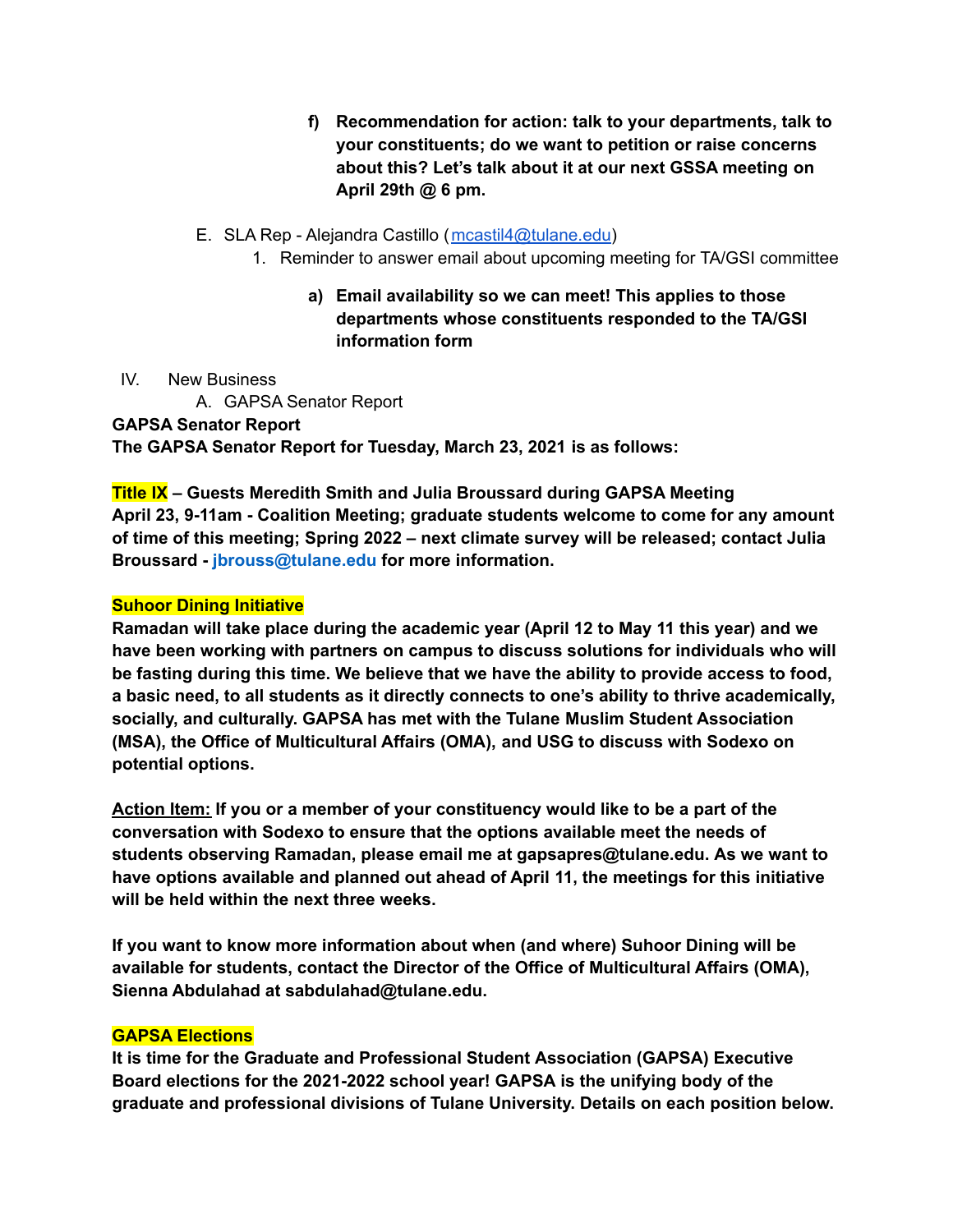**Nominations will be open through Friday 4/9. If you are interested in running please fill out this form:**

# **<https://forms.gle/kHqNTKqZHmcC3zLx9>**

- **1.** *President***- The President shall be the primary representative of the graduate and professional student body. The President shall preside at GAPSA Assembly and Executive Council meetings. The President shall enforce the Constitution, laws, decrees, and bylaws of GAPSA.**
- **2.** *Executive Vice President-* **The Executive Vice President shall coordinate the operation of the GAPSA Assembly. The Executive Vice President shall chair the Election & Recruitment Committee and coordinate the Executive Council Election and Assembly Election. The Executive Vice President is also in charge of programming for GAPSA.**
- **3.** *Vice President, Finance-* **The Vice President, Finance shall oversee the budgets of GAPSA and authorize the payment of GAPSA expenditures as they come due. The Vice President, Finance shall chair the GAPSA Finance Committee, supervise the preparation of the annual GAPSA budget, and distribute funds to constituent division student governments.**
- **4.** *Vice President, Communications***- The Vice President, Communications shall prepare, distribute, and maintain information and files for GAPSA. The Vice President, Communications shall take minutes at all Executive Council and Assembly meetings. The Vice President, Communications shall maintain the GAPSA website.**
- **5.** *Vice President, Uptown-* **The Uptown Vice President shall coordinate events and communications between GAPSA and the uptown campus. The Uptown Vice President shall ensure fair representation of the uptown students within GAPSA. The Uptown Vice President shall also serve as the co-chair of the Graduate Diversity Committee (GDC) which oversees the GAPSA-sponsored Interdivisional Graduate Diversity Organizations (IGDOs).**
- **6.** *Vice President, Downtown***- The Downtown Vice President shall coordinate events and communications between GAPSA and the downtown campus. The Downtown Vice President shall ensure fair representation of the downtown students within GAPSA. The Downtown Vice President shall also serve as the co-chair of the Graduate Diversity Committee (GDC) which oversees the GAPSA-sponsored Interdivisional Graduate Diversity Organizations (IGDOs)**

# **Crawfest**

**Crawfest is Saturday, April 17th Crawfish -1pm- 'til Concert Live Streams- 1pm-6:30pm Location: Dining Pavilion on the Uptown Campus across from the Commons.**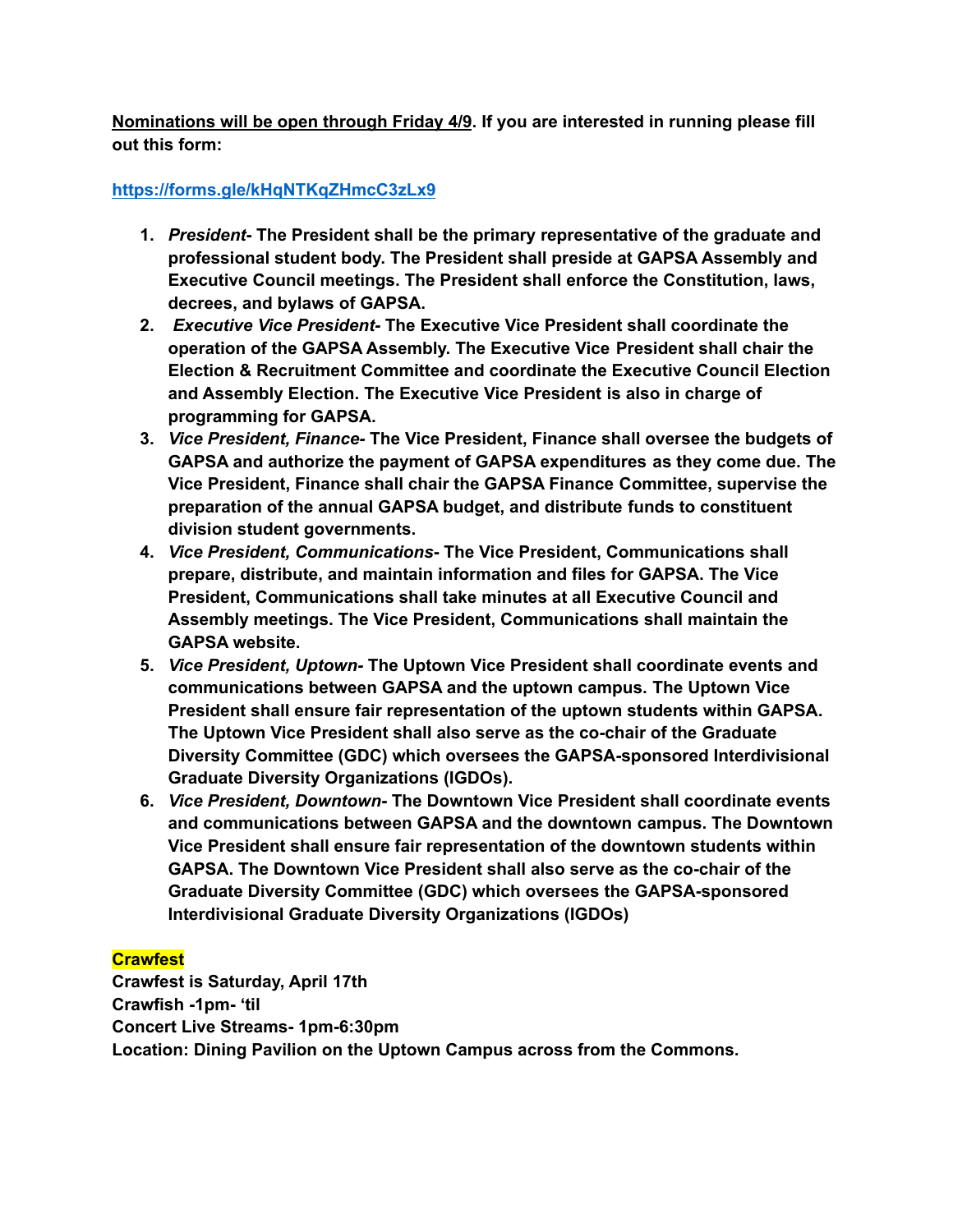**Free crawfish and non-alcoholic drinks for all Tulane students, faculty, & staff. We have reserved a 4 - 5 tables (~20 seats) for grad student seating. <https://crawfest.tulane.edu/>**

## **GAPSA Senator Changes**

**It's election time, so send updates about GAPSA Senators to gapsavpc@tulane.edu.**

**Question on the picking up meals ahead of time instead of at sunrise day of**

- **- Kamiya said she will email multicultural affairs about this option**
- B. Graduate Council Report

**Next meeting: within the next 2 weeks, so we'll hear from Michael then**

C. SLA Graduate Studies Committee Report

**Next meeting: April 12th. Email Sarah Scism if you have anything you want to bring up**

D. OISS Liaison Report

**No meeting held; no movement on additional fee for dissertation period for international students**

- E. Elections!
- **1. Treasurer:**
	- **a. Nomination: Nirasha Thilakaratne**
	- **b. No other nominations**
	- **c. Election: yes! Elected to treasurer**
- **2. VP**
	- **a. Nominations … none forthcoming; take a pause and come back to this later**
- **3. President**
	- **a. Nomination: … had to go nuclear… Paolo Suating!**
	- **b. Elected!**
- **4. Back to VP**
	- **a. Nomination: Anika Tabassum**
	- **b. Nomination accepted; no others**
	- **c. Elected!**
- **5. International Student Rep - saving these for next e-board**
- **6. SSE Rep - saving for next e-board**
- V. Old Business